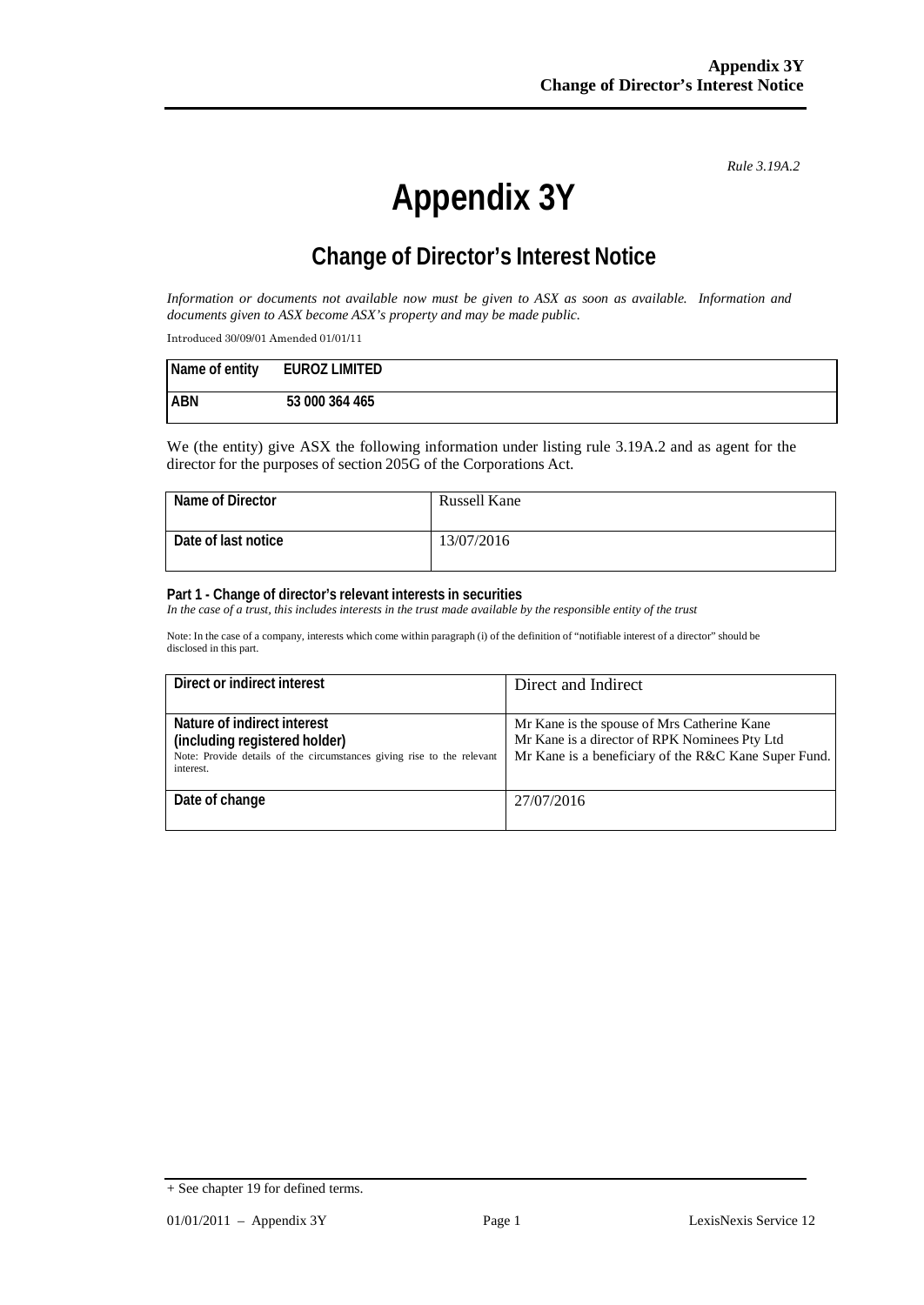| No. of securities held prior to change                                      | <b>Mr Russell Peter Kane</b>                                 |  |
|-----------------------------------------------------------------------------|--------------------------------------------------------------|--|
|                                                                             | Ordinary Shares - 750,000                                    |  |
|                                                                             |                                                              |  |
|                                                                             | <b>Mrs Catherine Elizabeth Kane</b>                          |  |
|                                                                             | Ordinary Shares $-2,000,000$                                 |  |
|                                                                             |                                                              |  |
|                                                                             | <b>Mr Russell Peter Kane</b>                                 |  |
|                                                                             | Ordinary Shares - 132,155<br>(subject to vesting conditions) |  |
|                                                                             |                                                              |  |
|                                                                             | <b>Mr Russell Kane</b>                                       |  |
|                                                                             | <arianne elizabeth="" kane=""></arianne>                     |  |
|                                                                             | Ordinary Shares - 37,500                                     |  |
|                                                                             |                                                              |  |
|                                                                             | <b>Mr Russell Kane</b>                                       |  |
|                                                                             | <sari alexandra="" kane=""></sari>                           |  |
|                                                                             | Ordinary Shares - 37,500                                     |  |
|                                                                             |                                                              |  |
|                                                                             | <b>RPK Nominees Pty Ltd</b>                                  |  |
|                                                                             | <r&c a="" c="" fund="" kane="" super=""></r&c>               |  |
|                                                                             | Ordinary Shares - 15,000                                     |  |
|                                                                             |                                                              |  |
|                                                                             | Total = 2, 972,155                                           |  |
| Class                                                                       | Fully Paid Ordinary                                          |  |
|                                                                             |                                                              |  |
|                                                                             |                                                              |  |
| Number acquired                                                             | 10,000                                                       |  |
|                                                                             |                                                              |  |
| Number disposed                                                             | Nil                                                          |  |
|                                                                             |                                                              |  |
| Value/Consideration                                                         | \$7,800                                                      |  |
| Note: If consideration is non-cash, provide details and estimated valuation |                                                              |  |
|                                                                             |                                                              |  |
| No. of securities held after change                                         | <b>Mr Russell Peter Kane</b>                                 |  |
|                                                                             | Ordinary Shares - 750,000                                    |  |
|                                                                             |                                                              |  |
|                                                                             | <b>Mrs Catherine Elizabeth Kane</b>                          |  |
|                                                                             | Ordinary Shares - 2,000,000                                  |  |
|                                                                             |                                                              |  |
|                                                                             | <b>Mr Russell Peter Kane</b>                                 |  |
|                                                                             | Ordinary Shares - 132,155                                    |  |
|                                                                             | (subject to vesting conditions)                              |  |
|                                                                             | Mr Russell Kane                                              |  |
|                                                                             | <arianne elizabeth="" kane=""></arianne>                     |  |
|                                                                             | Ordinary Shares - 42,500                                     |  |
|                                                                             |                                                              |  |
|                                                                             | <b>Mr Russell Kane</b>                                       |  |
|                                                                             | <sari alexandra="" kane=""></sari>                           |  |
|                                                                             | Ordinary Shares - 42,500                                     |  |
|                                                                             |                                                              |  |
|                                                                             | <b>RPK Nominees Pty Ltd</b>                                  |  |
|                                                                             | <r&c a="" c="" fund="" kane="" super=""></r&c>               |  |
|                                                                             | Ordinary Shares - 15,000                                     |  |
|                                                                             |                                                              |  |
|                                                                             | Total = 2, $982,155$                                         |  |
|                                                                             |                                                              |  |

<sup>+</sup> See chapter 19 for defined terms.